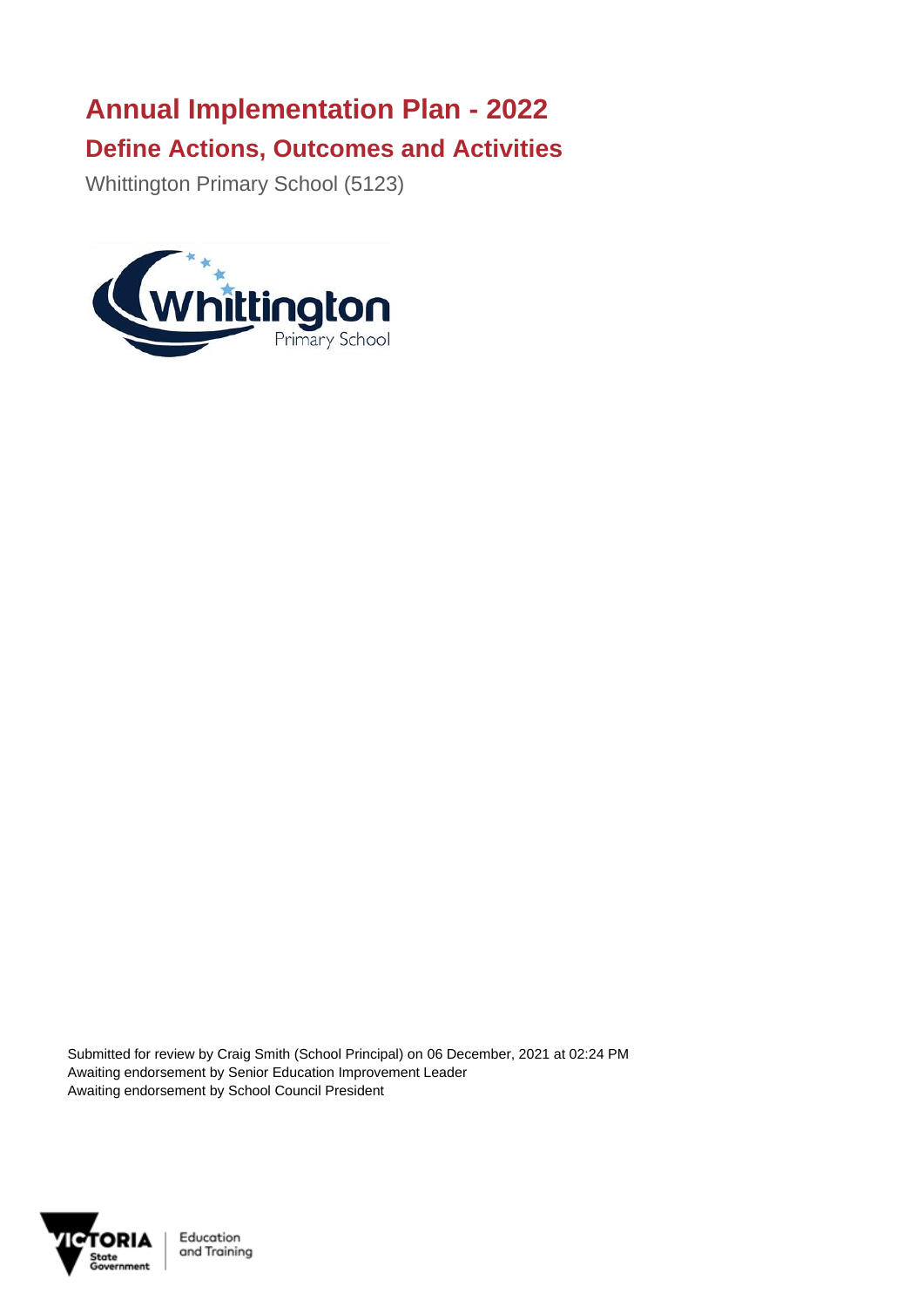## **Define Actions, Outcomes and Activities**

| Goal 1                                      | <b>2022 Priorities Goal</b><br>Some of our students have thrived in the remote learning environment, others have maintained their learning progress, and some<br>need extra learning and wellbeing support despite the best efforts of their teachers and families. In 2022 we will continue to focus on<br>student learning - with an increased focus on numeracy - and student wellbeing through the 2022 Priorities Goal, a learning Key<br>Improvement Strategy and a wellbeing Key Improvement Strategy. We will teach and support each student at their point of need and<br>in line with FISO.                                                                                                                                                                                                                                                                                                                                                                                                                                                                                                                                                                                                                                                                                                                                                                                                                                                                                                                                                                                  |
|---------------------------------------------|----------------------------------------------------------------------------------------------------------------------------------------------------------------------------------------------------------------------------------------------------------------------------------------------------------------------------------------------------------------------------------------------------------------------------------------------------------------------------------------------------------------------------------------------------------------------------------------------------------------------------------------------------------------------------------------------------------------------------------------------------------------------------------------------------------------------------------------------------------------------------------------------------------------------------------------------------------------------------------------------------------------------------------------------------------------------------------------------------------------------------------------------------------------------------------------------------------------------------------------------------------------------------------------------------------------------------------------------------------------------------------------------------------------------------------------------------------------------------------------------------------------------------------------------------------------------------------------|
| 12 Month Target 1.1                         | To increase the percentage of students achieving in the top two bands in NAPLAN for:<br>- Year 3 Numeracy from 0 per cent in 2021 to 15 per cent in 2022<br>- Year 5 Numeracy from 0 per cent in 2021 to 10 per cent in 2022<br>- Year 3 Writing from 11 per cent in 2021 to 16 per cent in 2022<br>- Year 5 Writing from 0 per cent in 2021 to 5 per cent in 2022<br>To increase the percentage of students making at and above benchmark growth in NAPLAN for:<br>- Numeracy from 78 per cent in 2021 to 83 per cent in 2022<br>- Writing from 67 per cent in 2021 to 72 per cent in 2022<br>To increase the percentage of students P-6 achieving at or above the expected level, according to teacher judgements for:<br>- Number & Algebra from 41 per cent in 2021 to 50 per cent to 2022<br>- Writing from 52 per cent in 2021 to 57 per cent to 2024<br>To improve the positive endorsement of all Year 4-6 students in the AToSS in:<br>- Effective classroom behaviour from 86 per cent in 2021 to 90 per cent in 2022<br>- Sense of confidence from 88 per cent in 2021 to 92 per cent in 2022<br>- Sense of connectedness from 83 per cent in 2021 to 87 per cent in 2022<br>To increase the positive endorsement of all staff for the School Climate module across all factors in the School Staff Survey from 64<br>per cent in 2020 to 69 per cent in 2022 (2021 data not available)<br>To decrease the percentage of 20 or more days of absence over a school year for:<br>- all students P-6 from 35 per cent in 2020 to 30 per cent in 2022 (2021 data not available) |
| KIS <sub>1</sub><br>Priority 2022 Dimension | Learning - Support both those who need extra support and those who have thrived to continue to extend their learning, especially in<br>numeracy                                                                                                                                                                                                                                                                                                                                                                                                                                                                                                                                                                                                                                                                                                                                                                                                                                                                                                                                                                                                                                                                                                                                                                                                                                                                                                                                                                                                                                        |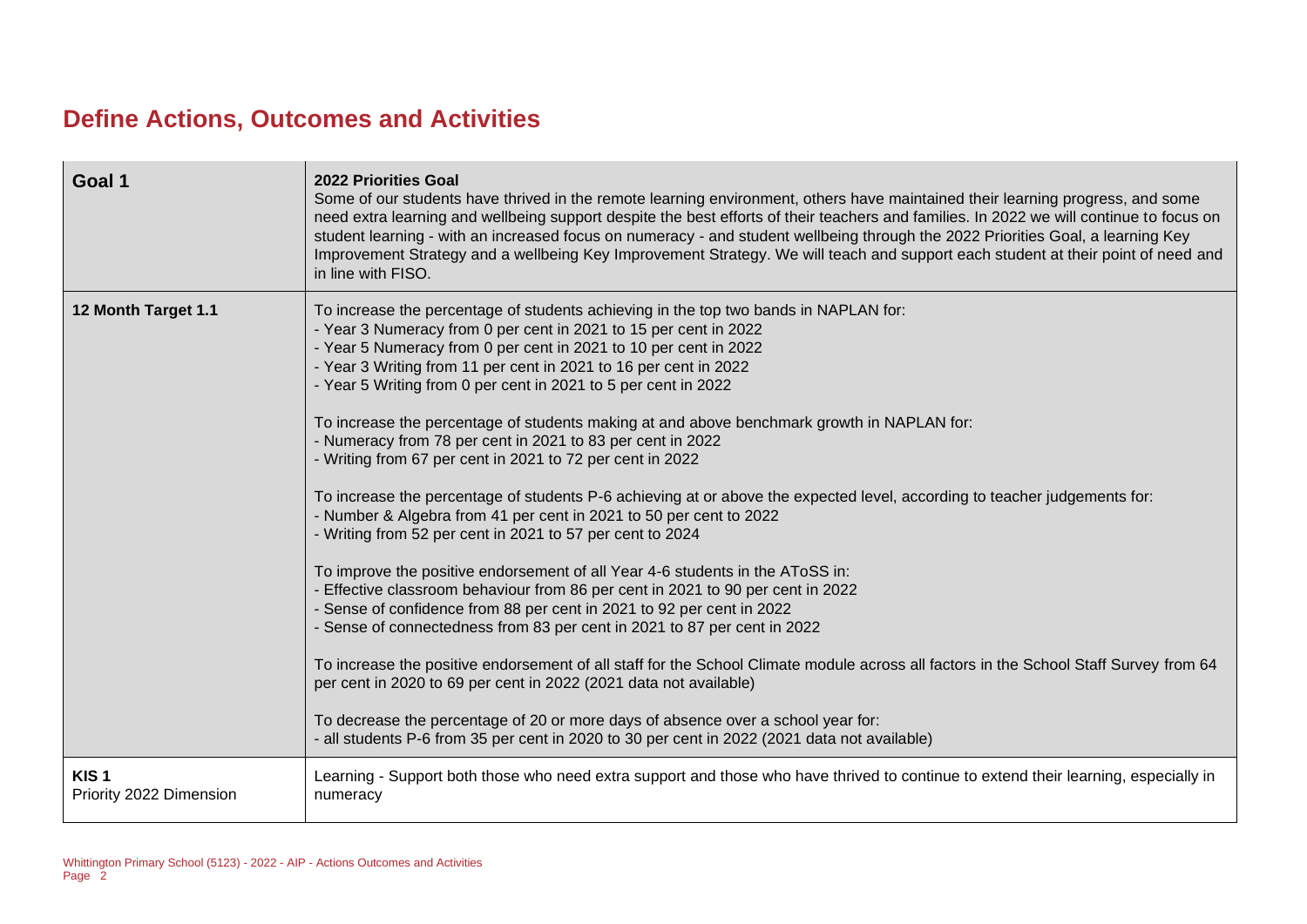| <b>Actions</b>            | - Develop a school-wide writing strategy and undertake a review our school-wide numeracy strategy<br>- Strengthen our PLC structures to support teacher collaboration and reflection to enhance teaching practice and improve data<br>literacy<br>- Plan whole school professional learning in evidence-based approaches to support students in Writing and Numeracy                                                                                                                                                                                                                                                                                                                                                                                                                                                                                                                                                                                                                                                                                                                   |
|---------------------------|----------------------------------------------------------------------------------------------------------------------------------------------------------------------------------------------------------------------------------------------------------------------------------------------------------------------------------------------------------------------------------------------------------------------------------------------------------------------------------------------------------------------------------------------------------------------------------------------------------------------------------------------------------------------------------------------------------------------------------------------------------------------------------------------------------------------------------------------------------------------------------------------------------------------------------------------------------------------------------------------------------------------------------------------------------------------------------------|
| <b>Outcomes</b>           | Whole School:<br>- Students will know how lessons are structured and how this supports their learning<br>- Student will report higher levels of confidence with numeracy and writing skills<br>- Teachers will confidently and accurately identify student learning needs of all of their students<br>- PLC's will continue to engage in reflective practice, evaluating and planning curriculum, assessments and lessons<br>Classroom:<br>- Teachers will consistently align their practice with the agreed instructional models for numeracy and writing<br>- Teachers will cater for the individual learning needs of all students by delivering high quality, differentiated learning tasks<br>- Teachers will provide regular feedback and monitor student progress using goal setting and conferencing<br>Leadership:<br>- Collaborative planning sessions and PLC's will continue to enhance teacher collaboration, improve staff data literacy and build<br>teacher capacity<br>- The Tutor Learning Initiative will provide targeted academic support for identified students |
| <b>Success Indicators</b> | Whole School - Early Indicators:<br>- Coaching and modelling demonstrating use of HITS, with a focus on numeracy and writing<br>- Consistently of practice across the school, aligned to the instructional models for numeracy and writing<br>Classroom - Early Indicators:<br>- Differentiated curriculum documents and evidence of student learning at different levels<br>- The whole school Continuum Tracker Data clearly indicating student progress<br>Leadership - Early Indicators:<br>- Data used to identify students for tailored supports receive TLI support<br>- Student data to inform tailored professional learning for staff                                                                                                                                                                                                                                                                                                                                                                                                                                        |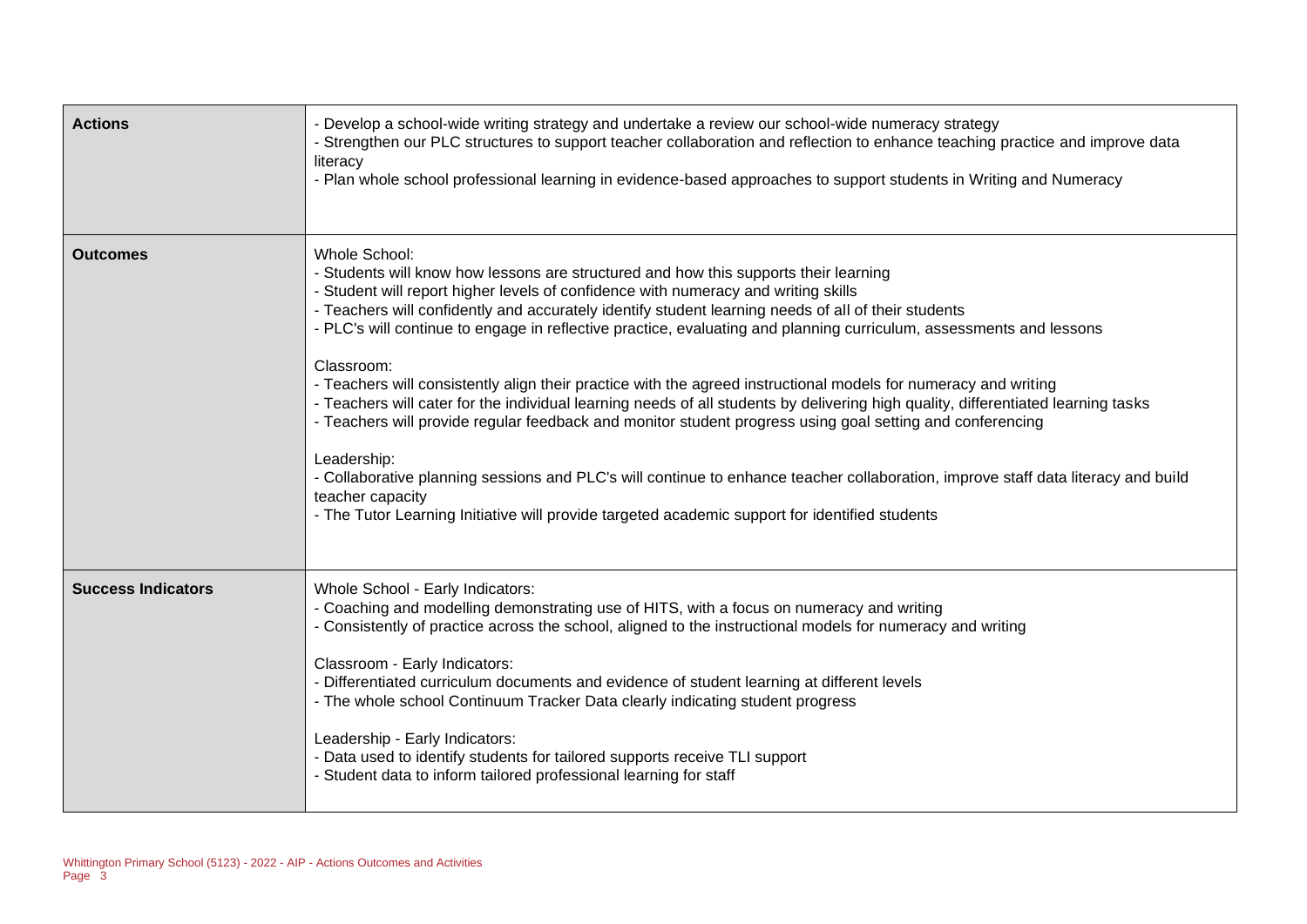|                                                                                                   | Late Indicators:<br>NAPLAN Top 2 Bands - Numeracy & Writing<br>NAPLAN Benchmark Growth - Numeracy & Writing<br>Teacher Judgements - Number & Algebra & Writing<br>AtoSS - Effective Classroom Behaviour, Sense of Confidence, Sense of Connectedness<br>School Staff Survey - School Climate module<br>Absentee Data |                                         |                                 |                                  |                                                                                                                                                                                                                                                                   |
|---------------------------------------------------------------------------------------------------|----------------------------------------------------------------------------------------------------------------------------------------------------------------------------------------------------------------------------------------------------------------------------------------------------------------------|-----------------------------------------|---------------------------------|----------------------------------|-------------------------------------------------------------------------------------------------------------------------------------------------------------------------------------------------------------------------------------------------------------------|
| <b>Activities and Milestones</b>                                                                  |                                                                                                                                                                                                                                                                                                                      | <b>People Responsible</b>               | Is this a PL<br><b>Priority</b> | When                             | <b>Funding Streams</b>                                                                                                                                                                                                                                            |
| Schedule and organise professional learning to build teacher<br>capacity in Writing and Numeracy. |                                                                                                                                                                                                                                                                                                                      | $\overline{\mathbf{M}}$ Leadership Team | <b>☑</b> PLP<br>Priority        | from:<br>Term 1<br>to:<br>Term 4 | \$10,000.00<br>$\overline{\mathbf{y}}$ Equity funding will<br>be used<br>$\triangleright$ Disability Inclusion<br>Tier 2 Funding will be<br>used<br>☑ Schools Mental<br><b>Health Menu items</b><br>will be used which<br>may include DET<br>funded or free items |
| Document plans for coaching/mentoring/observation                                                 |                                                                                                                                                                                                                                                                                                                      | $\overline{\mathbf{y}}$ Leadership Team | $\Box$ PLP<br>Priority          | from:<br>Term 1<br>to:<br>Term 2 | \$5,000.00<br>$\overline{\mathbf{y}}$ Equity funding will<br>be used<br>$\triangleright$ Disability Inclusion<br>Tier 2 Funding will be<br>used                                                                                                                   |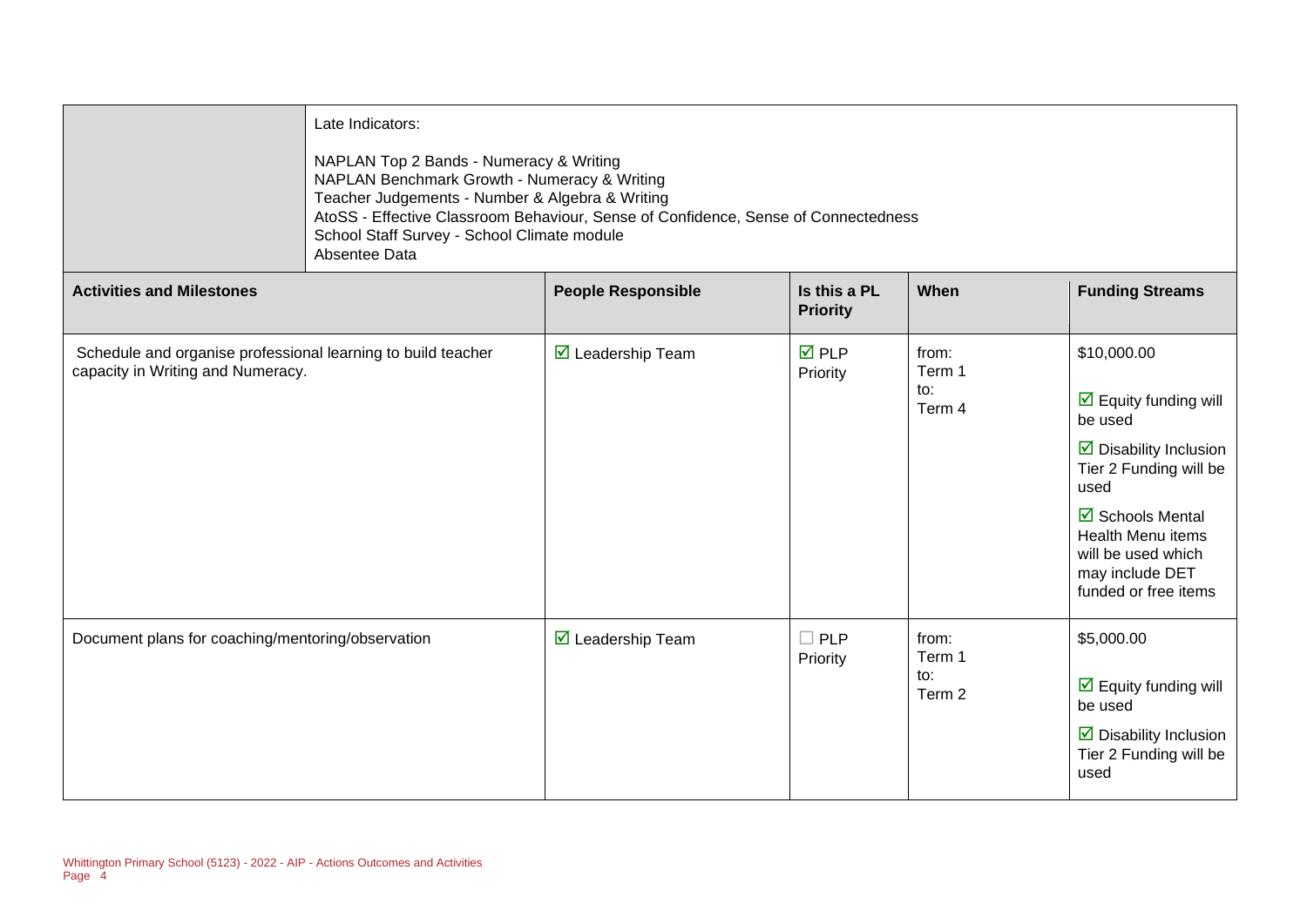|                                                                                                                                                                                              |                                         |                           |                                  | ☑ Schools Mental<br>Health Menu items<br>will be used which<br>may include DET<br>funded or free items                                                                                                                              |
|----------------------------------------------------------------------------------------------------------------------------------------------------------------------------------------------|-----------------------------------------|---------------------------|----------------------------------|-------------------------------------------------------------------------------------------------------------------------------------------------------------------------------------------------------------------------------------|
| Acquire resources that support students with disability or additional<br>learning needs (e.g. adjustable furniture, portable amplification<br>equipment or communication equipment/software) | $\overline{\blacksquare}$ All Staff     | $\square$ PLP<br>Priority | from:<br>Term 1<br>to:<br>Term 4 | \$10,000.00<br>Equity funding will<br>be used<br>$\Box$ Disability Inclusion<br>Tier 2 Funding will be<br>used<br>$\Box$ Schools Mental<br>Health Menu items<br>will be used which<br>may include DET<br>funded or free items       |
| Explore the research behind multi-tiered systems of support and<br>develop a response model that meets the needs of the school                                                               | $\overline{\mathbf{y}}$ Leadership Team | $\Box$ PLP<br>Priority    | from:<br>Term 1<br>to:<br>Term 4 | \$5,000.00<br>$\Box$ Equity funding will<br>be used<br>$\Box$ Disability Inclusion<br>Tier 2 Funding will be<br>used<br>$\Box$ Schools Mental<br>Health Menu items<br>will be used which<br>may include DET<br>funded or free items |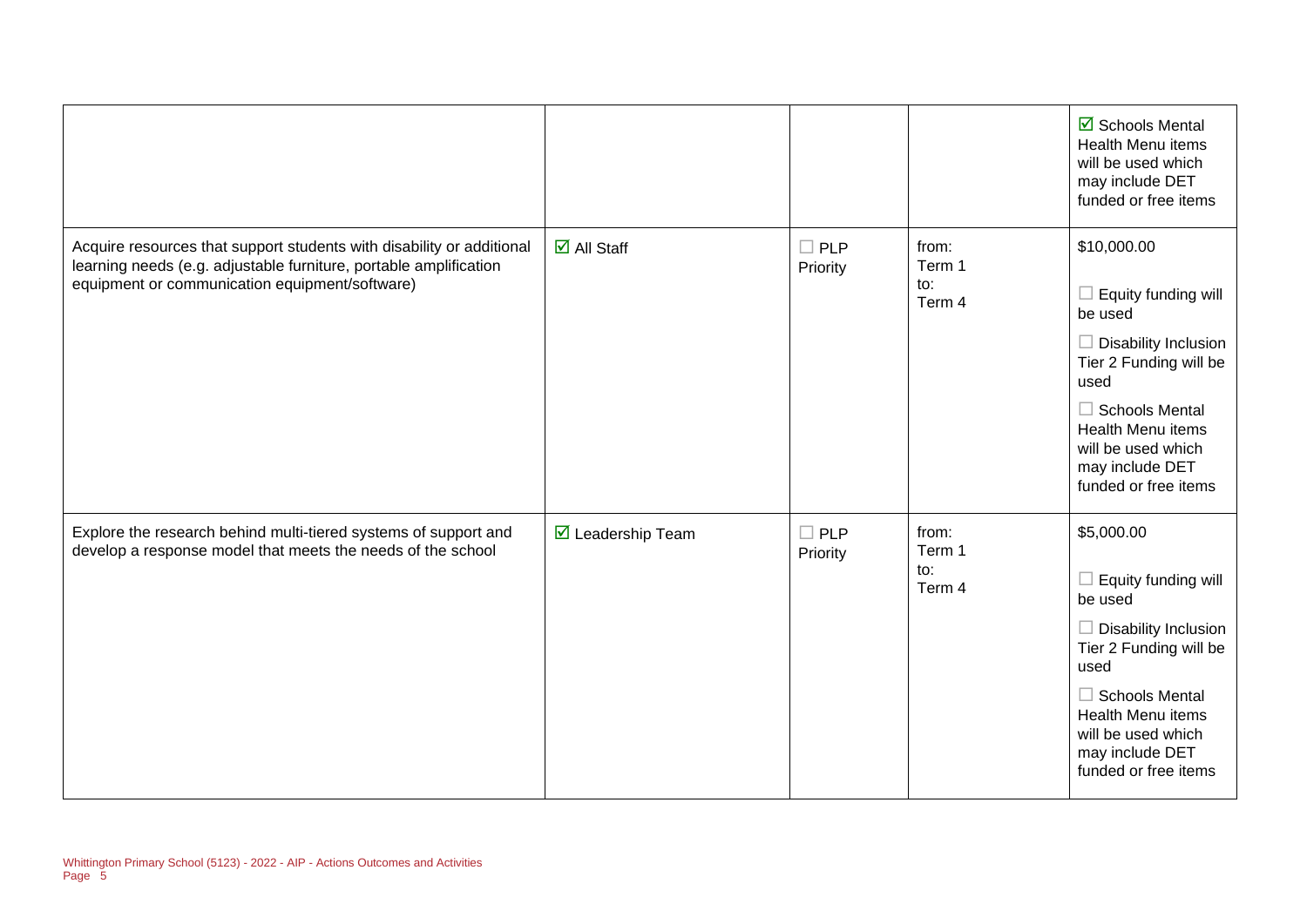| Develop a professional learning plan that supports staff to identify<br>and meet students' individual learning needs, in particular students<br>with disabilities |                                                                                                                                                                                                           | $\triangledown$ Leadership Team                                                                                                       | $\overline{M}$ PLP<br>Priority | from:<br>Term 1<br>to:<br>Term 4            | \$10,000.00<br>$\overline{\mathbf{y}}$ Equity funding will<br>be used<br>$\triangleright$ Disability Inclusion<br>Tier 2 Funding will be<br>used<br>$\overline{\mathbf{M}}$ Schools Mental<br>Health Menu items<br>will be used which<br>may include DET<br>funded or free items |
|-------------------------------------------------------------------------------------------------------------------------------------------------------------------|-----------------------------------------------------------------------------------------------------------------------------------------------------------------------------------------------------------|---------------------------------------------------------------------------------------------------------------------------------------|--------------------------------|---------------------------------------------|----------------------------------------------------------------------------------------------------------------------------------------------------------------------------------------------------------------------------------------------------------------------------------|
| Review and update IEPs for selected students                                                                                                                      |                                                                                                                                                                                                           | $\overline{\blacksquare}$ All Staff                                                                                                   | $\Box$ PLP<br>Priority         | from:<br>Term 1<br>to:<br>Term <sub>3</sub> | \$2,000.00<br>$\overline{\mathbf{M}}$ Equity funding will<br>be used<br>$\triangleright$ Disability Inclusion<br>Tier 2 Funding will be<br>used<br>☑ Schools Mental<br><b>Health Menu items</b><br>will be used which<br>may include DET<br>funded or free items                 |
| KIS <sub>2</sub><br>Priority 2022 Dimension                                                                                                                       |                                                                                                                                                                                                           | Wellbeing - Effectively mobilise available resources to support students' wellbeing and mental health, especially the most vulnerable |                                |                                             |                                                                                                                                                                                                                                                                                  |
| <b>Actions</b>                                                                                                                                                    | - Build the capacity of all staff to promote the wellbeing and positive mental health of students<br>- Establish a multi-tiered response model to support the mental health and wellbeing of all students |                                                                                                                                       |                                |                                             |                                                                                                                                                                                                                                                                                  |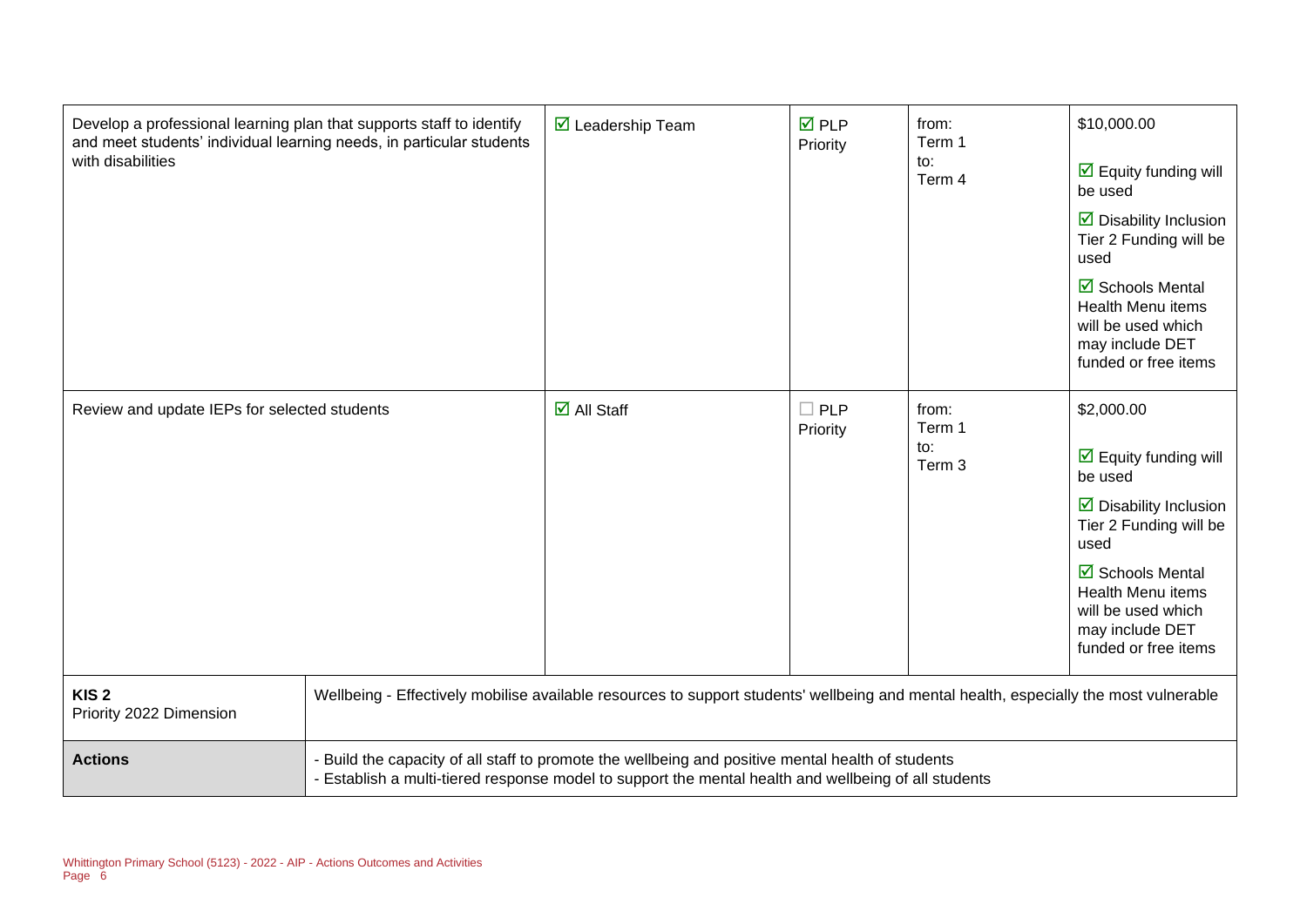|                           | - Establish a whole school plan to communicate and develop staff understanding of Disability Inclusion                                                                                                                                                                                                                                                                                                                                                                                                                                                                                                                                                                                                                                                                                                                                                                                       |
|---------------------------|----------------------------------------------------------------------------------------------------------------------------------------------------------------------------------------------------------------------------------------------------------------------------------------------------------------------------------------------------------------------------------------------------------------------------------------------------------------------------------------------------------------------------------------------------------------------------------------------------------------------------------------------------------------------------------------------------------------------------------------------------------------------------------------------------------------------------------------------------------------------------------------------|
| <b>Outcomes</b>           | Whole School:<br>- Staff will be able to recognise, respond to and refer students' mental health needs<br>- Staff will directly support students' mental health and/or provide referrals<br>- Teachers will incorporate trauma informed practices in classes and in planning units of work<br>- Teachers will implement and model consistent routines<br>- Teachers, leaders and the school community will share a common understanding of the whole school approach to supporting to<br>physical, social, emotional, cultural and civic wellbeing<br>- All staff have a solid understanding of the intent of Disability Inclusion and have a strong commitment to using inclusive practices in<br>their classrooms with efficacy<br>- All students in need of adjustments are identified and have an informative, useful and contemporary IEP that is consistently and<br>regularly updated |
|                           | Classroom:<br>- Students will be able to explain what positive mental health means and where they can seek support at school<br>- Teachers will plan for and implement social and emotional learning within their curriculum areas<br>- Students will feel supported and engaged in homegroups and contribute to a strong classroom culture<br>- At-risk students will be identified and receive targeted support in a timely manner<br>- Students will have strong relationships with peers/staff<br>Leadership:                                                                                                                                                                                                                                                                                                                                                                            |
|                           | - Leaders will support the continuous development, documentation and revision of a multi-tiered response model to mental health<br>- Leaders will establish agreed monitoring processes and ensure these are visible for staff use<br>- Leaders will work with the school Chaplain to establish a student support program                                                                                                                                                                                                                                                                                                                                                                                                                                                                                                                                                                    |
| <b>Success Indicators</b> | Whole School - Early Indicators:<br>- Policies and programs will show documentation of multi-tiered response model<br>- Curriculum documentation will show plans for social and emotional learning<br>- Documentation of resources for wellbeing programs<br>- All teachers have been trained and are developing high quality IEP's for all students requiring reasonable adjustments<br>- Data on reasonable adjustments across the school is accessible and being used to inform whole school practice and professional<br>development decision making                                                                                                                                                                                                                                                                                                                                     |
|                           | Classroom - Early Indicators:                                                                                                                                                                                                                                                                                                                                                                                                                                                                                                                                                                                                                                                                                                                                                                                                                                                                |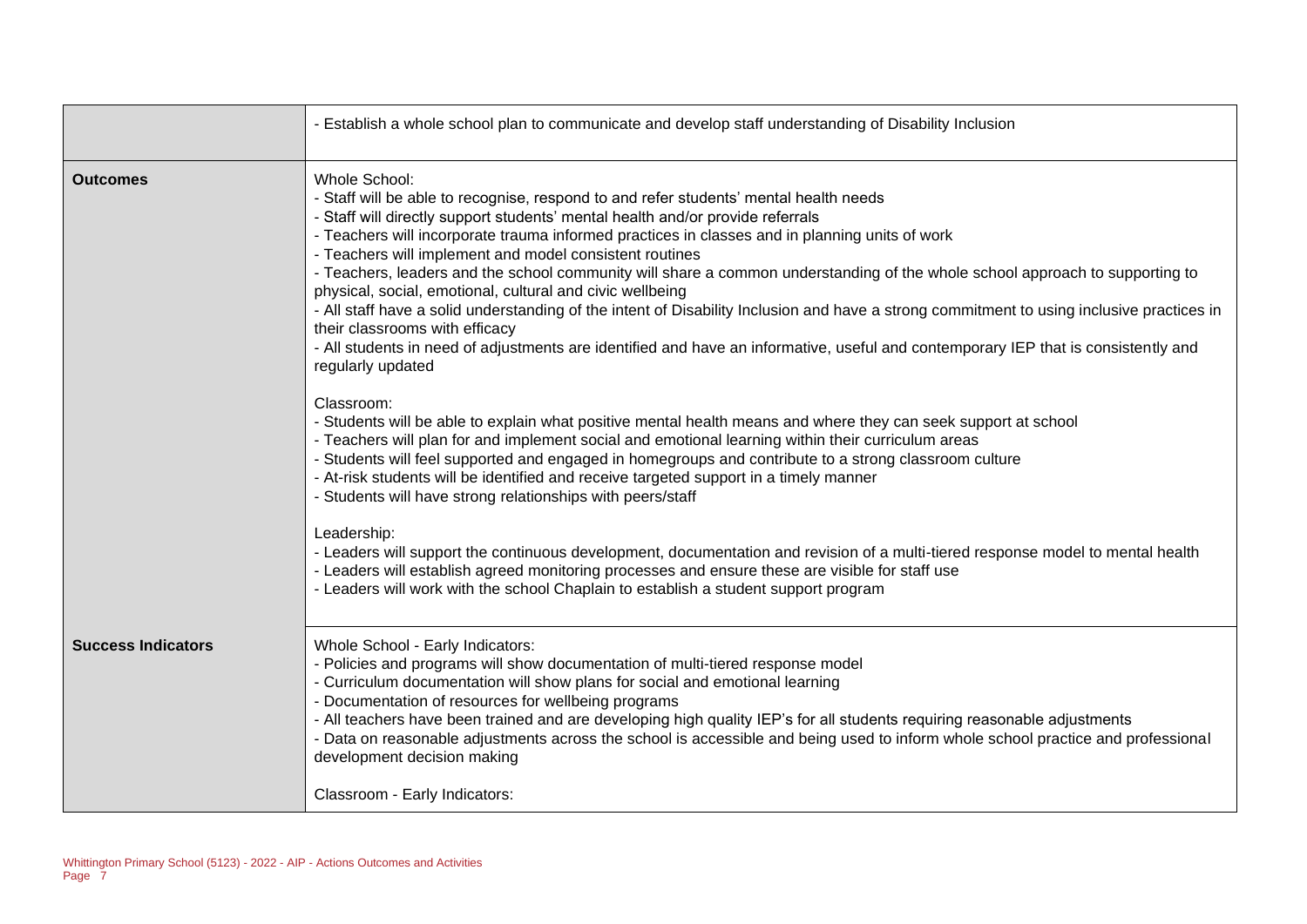|                                                                                                                                                                                                                                                   | - Feedback from coaching and mentoring session will show evidence of improved staff capacity to implement social and emotional<br>learning<br>- Student support resources displayed around the school will show how students can seek support<br>Leadership - Early Indicators:<br>- Documentation of frameworks, policies or programs<br>- Documentation of referrals and communication processes regarding monitoring and escalating wellbeing concerns<br>Late Indicators:<br>AtoSS - Effective Classroom Behaviour, Sense of Confidence, Sense of Connectedness<br>School Staff Survey - School Climate module<br>Absentee Data |                                   |                                 |                                  |                                                                                                                                                                                                                                     |
|---------------------------------------------------------------------------------------------------------------------------------------------------------------------------------------------------------------------------------------------------|-------------------------------------------------------------------------------------------------------------------------------------------------------------------------------------------------------------------------------------------------------------------------------------------------------------------------------------------------------------------------------------------------------------------------------------------------------------------------------------------------------------------------------------------------------------------------------------------------------------------------------------|-----------------------------------|---------------------------------|----------------------------------|-------------------------------------------------------------------------------------------------------------------------------------------------------------------------------------------------------------------------------------|
| <b>Activities and Milestones</b>                                                                                                                                                                                                                  |                                                                                                                                                                                                                                                                                                                                                                                                                                                                                                                                                                                                                                     | <b>People Responsible</b>         | Is this a PL<br><b>Priority</b> | When                             | <b>Funding Streams</b>                                                                                                                                                                                                              |
| Develop tiered systems of support that enable teachers to identify<br>and respond to students' individual wellbeing needs and review at<br>the end of the year, using wellbeing data and student feedback to<br>modify for greater impact in 2023 |                                                                                                                                                                                                                                                                                                                                                                                                                                                                                                                                                                                                                                     | $\triangledown$ Leadership Team   | $\Box$ PLP<br>Priority          | from:<br>Term 1<br>to:<br>Term 4 | \$5,000.00<br>$\Box$ Equity funding will<br>be used<br>$\Box$ Disability Inclusion<br>Tier 2 Funding will be<br>used<br>$\Box$ Schools Mental<br>Health Menu items<br>will be used which<br>may include DET<br>funded or free items |
| Review current practices using the Schools Mental Health Fund<br>Menu and Planning tool to explore current understandings of<br>student mental health and identify how to support student needs                                                   |                                                                                                                                                                                                                                                                                                                                                                                                                                                                                                                                                                                                                                     | $\overline{\mathbf{z}}$ All Staff | $\Box$ PLP<br>Priority          | from:<br>Term <sub>3</sub>       | \$0.00                                                                                                                                                                                                                              |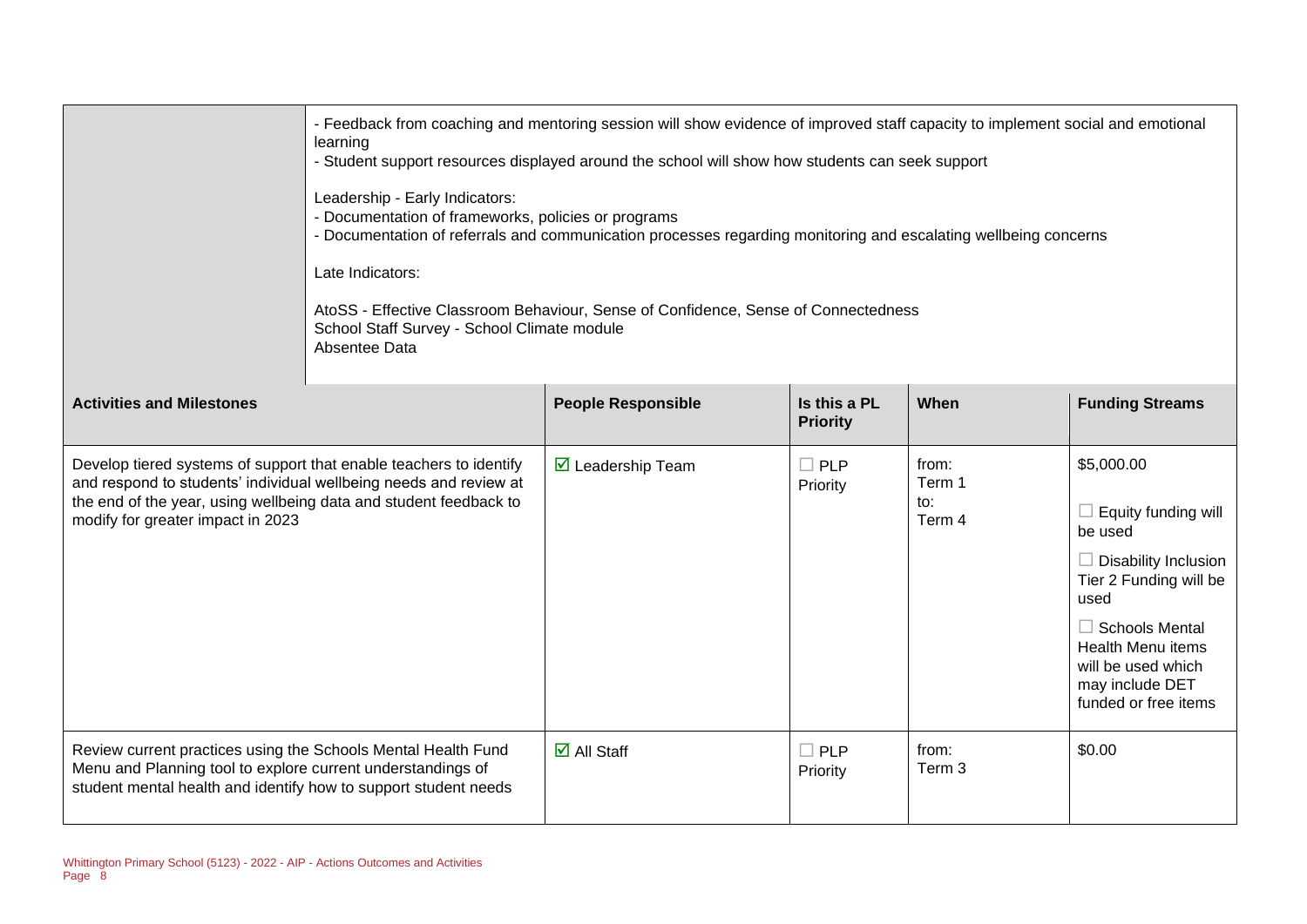|                                                                                                                                                |                                         |                                | to:<br>Term 4                    | Equity funding will<br>$\mathcal{L}_{\mathcal{A}}$<br>be used<br>Disability Inclusion<br>Tier 2 Funding will be<br>used<br>$\Box$ Schools Mental<br><b>Health Menu items</b><br>will be used which<br>may include DET<br>funded or free items |
|------------------------------------------------------------------------------------------------------------------------------------------------|-----------------------------------------|--------------------------------|----------------------------------|-----------------------------------------------------------------------------------------------------------------------------------------------------------------------------------------------------------------------------------------------|
| Develop and document policies and processes that support student<br>mental health, including how student data will be collected and<br>managed | ☑ Leadership Team                       | <b>PLP</b><br>Priority         | from:<br>Term 2<br>to:<br>Term 4 | \$0.00<br>Equity funding will<br>be used<br>Disability Inclusion<br>Tier 2 Funding will be<br>used<br>$\Box$ Schools Mental<br>Health Menu items<br>will be used which<br>may include DET<br>funded or free items                             |
| Develop a professional learning plan that includes use of resources<br>from the School Mental Health Menu                                      | $\overline{\mathbf{M}}$ Leadership Team | $\overline{M}$ PLP<br>Priority | from:<br>Term 3<br>to:<br>Term 4 | \$1,000.00<br>$\Box$ Equity funding will<br>be used<br>$\Box$ Disability Inclusion<br>Tier 2 Funding will be<br>used                                                                                                                          |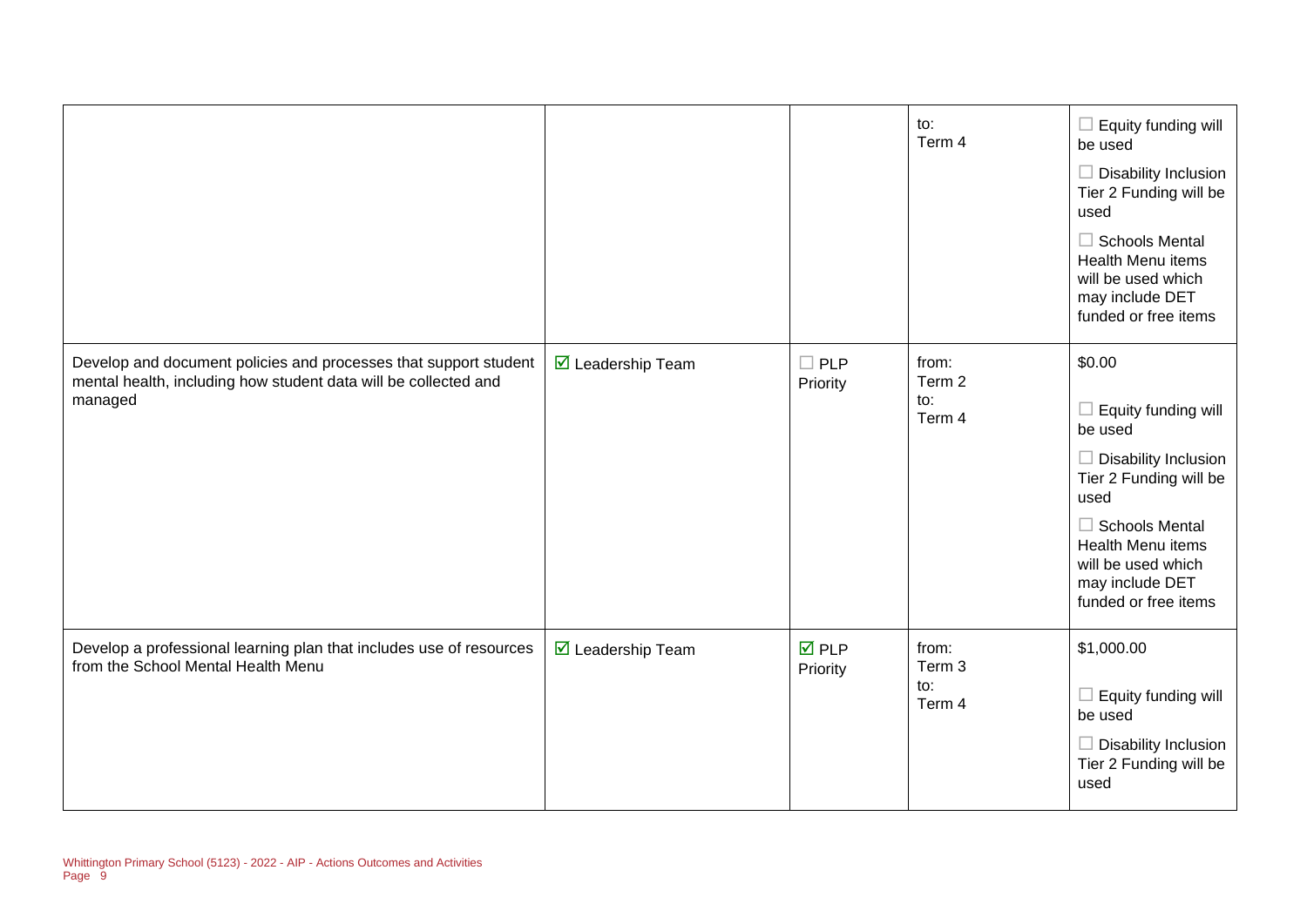|                                                                                                                                                                                                  |                                     |                                |                                  | $\Box$ Schools Mental<br><b>Health Menu items</b><br>will be used which<br>may include DET<br>funded or free items                                                                                                                                          |
|--------------------------------------------------------------------------------------------------------------------------------------------------------------------------------------------------|-------------------------------------|--------------------------------|----------------------------------|-------------------------------------------------------------------------------------------------------------------------------------------------------------------------------------------------------------------------------------------------------------|
| Use DET tools such as the Mental Health Planning Tool to better<br>understand student wellbeing needs                                                                                            | $\overline{\blacksquare}$ All Staff | $\Box$ PLP<br>Priority         | from:<br>Term 3<br>to:<br>Term 4 | \$0.00<br>Equity funding will<br>be used<br><b>Disability Inclusion</b><br>$\overline{\phantom{a}}$<br>Tier 2 Funding will be<br>used<br>$\Box$ Schools Mental<br><b>Health Menu items</b><br>will be used which<br>may include DET<br>funded or free items |
| Identify needs and prioritise whole school professional<br>development with a focus on improving whole school inclusive<br>teaching practices and implementing high impact wellbeing<br>programs | $\triangledown$ Leadership Team     | $\overline{M}$ PLP<br>Priority | from:<br>Term 1<br>to:<br>Term 4 | \$10,000.00<br>$\overline{\mathbf{y}}$ Equity funding will<br>be used<br>$\triangleright$ Disability Inclusion<br>Tier 2 Funding will be<br>used<br>☑ Schools Mental<br>Health Menu items<br>will be used which<br>may include DET<br>funded or free items  |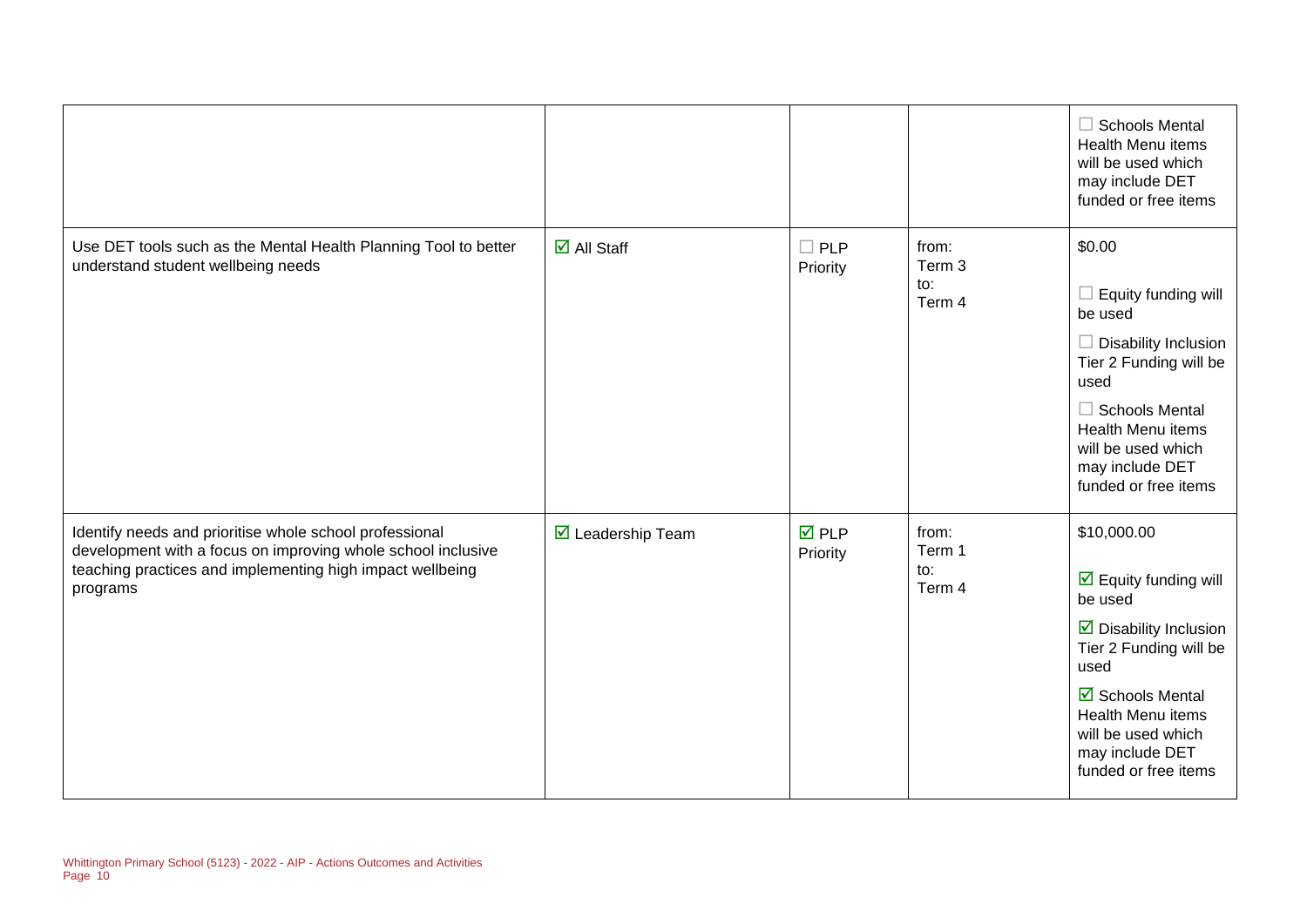| Embed consistent implementation of wellbeing programs to create<br>classroom environments that promote positive mental health                                                                     | $\overline{\mathbf{z}}$ All Staff                                  | $\Box$ PLP<br>Priority         | from:<br>Term 1<br>to:<br>Term 4 | \$3,500.00<br>$\overline{\mathbf{M}}$ Equity funding will<br>be used<br>$\triangleright$ Disability Inclusion<br>Tier 2 Funding will be<br>used<br>☑ Schools Mental<br>Health Menu items<br>will be used which<br>may include DET<br>funded or free items |
|---------------------------------------------------------------------------------------------------------------------------------------------------------------------------------------------------|--------------------------------------------------------------------|--------------------------------|----------------------------------|-----------------------------------------------------------------------------------------------------------------------------------------------------------------------------------------------------------------------------------------------------------|
| Appoint a Disability Inclusion Coach and a Services Support<br>Coordinator to work with all staff to build capacity in making<br>reasonable adjustments and supporting students with a disability | $\triangleright$ Assistant Principal<br>$\triangleright$ Principal | $\Box$ PLP<br>Priority         | from:<br>Term 1<br>to:<br>Term 2 | \$90,000.00<br>$\Box$ Equity funding will<br>be used<br>$\Box$ Disability Inclusion<br>Tier 2 Funding will be<br>used<br>$\Box$ Schools Mental<br>Health Menu items<br>will be used which<br>may include DET<br>funded or free items                      |
| Arrange for all teaching and educational support staff to attend and<br>access IEP training and to understand the NCCD language<br>associated with adjustments                                    | $\overline{\mathbf{d}}$ All Staff                                  | $\overline{M}$ PLP<br>Priority | from:<br>Term 1<br>to:<br>Term 2 | \$0.00<br>Equity funding will<br>be used                                                                                                                                                                                                                  |